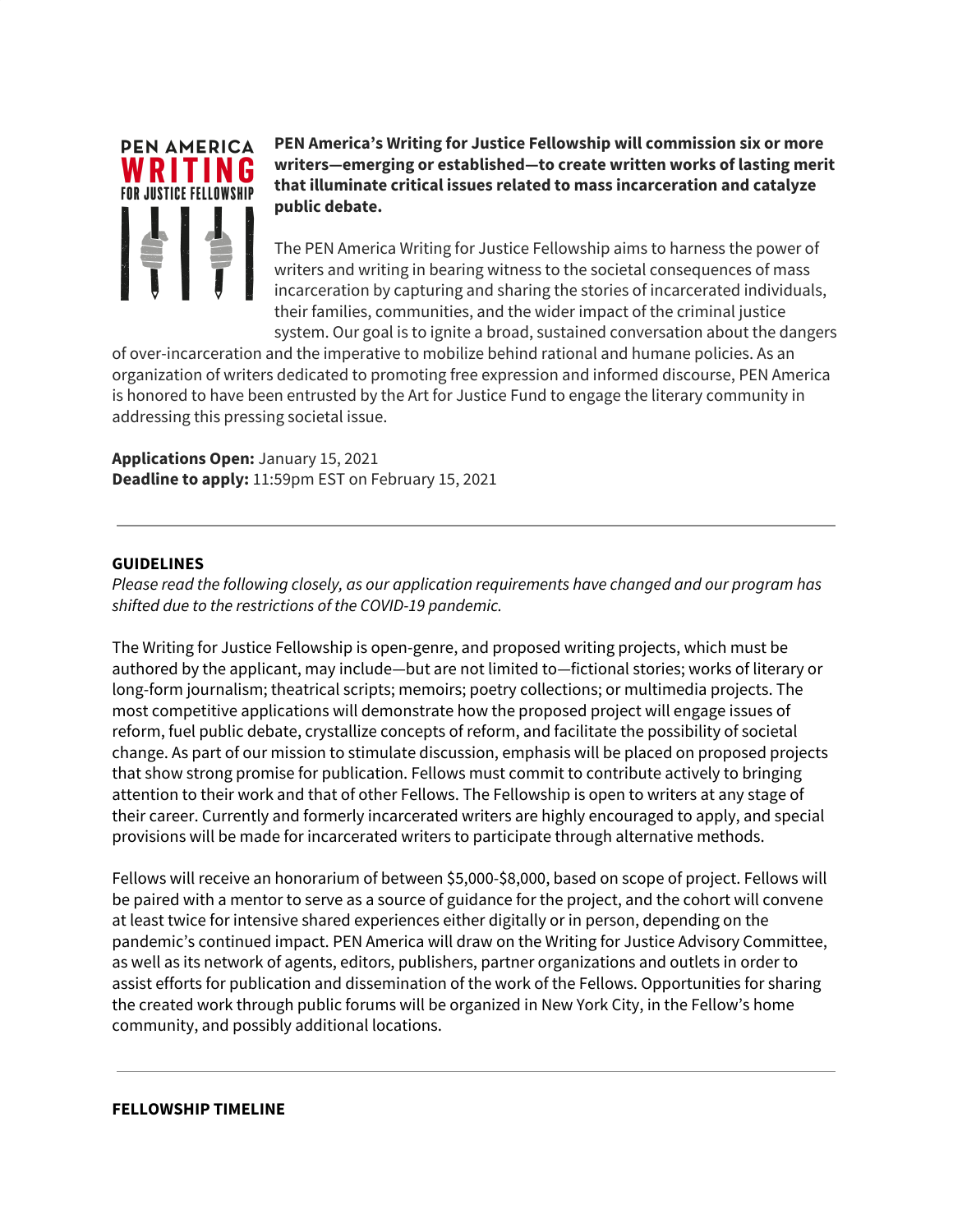The first eight months of the Fellowship are designed for Fellows to research, create, and connect with mentors and the cohort, working toward submission of a polished final product that is ready for publication. The final four months of the Fellowship will focus on placing the works for public dissemination and opportunities for Fellows to present their work publicly.

**January 15, 2021:** Application opens **February 15, 2021 11:59pm EST:** Deadline to apply **May 2021:** Applicants notified of final application status **May 2021-December 2021:** Fellows work on their projects, meet with mentors **April 2021:** Cohort meeting #1 (NYC or digital) **September 2021:** Cohort meeting #2 (Location TBD or digital) **Late December 2021:** Work completed and submitted for publication **January 2022–May 2022:** Placing work and local public presentations

## **ELIGIBILITY**

To be eligible for this Fellowship, the applicant must be:

- 21 years of age or older.

- An individual writer. Collaborative projects are acceptable, but only one project lead may apply and participate in the Fellowship's activities.

- A United States resident.

- Available to participate actively in all dimensions of Fellowship programming, including mandatory gatherings and public programs. (The Fellowship will cover costs associated with these events, separately from the Fellowship honorarium.) Currently incarcerated writers and formerly incarcerated writers restricted by parole will participate through alternative means.

- Able to demonstrate a track record of successful projects brought to completion on time.

Membership in PEN America is not required. Please see FAQs below for more information.

#### **SELECTION CRITERIA AND PROCESS**

Fellows will be selected on artistic merit, the project's approach and potential for impact, and the feasibility of project to be fully completed and in polished, publishable form within the given time frame. Applications will be reviewed by PEN America and expert advisers through an anonymous process.

Applications close February 15, 2021. Fellows will be announced in May 2021.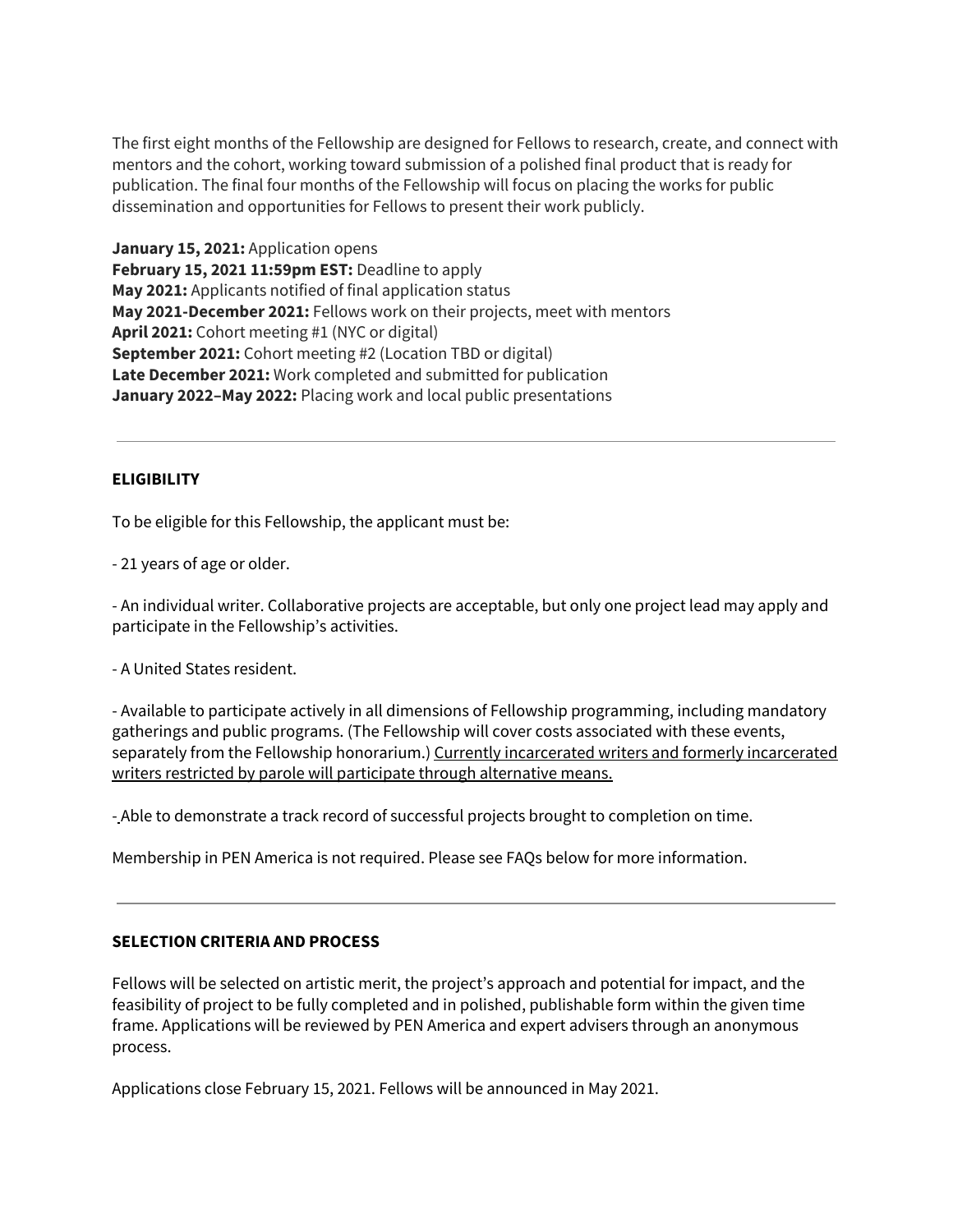#### **HOW TO APPLY**

Closely review all required materials listed below. Please be mindful of the specific application requests. Failure to follow instructions carefully will result in immediate disqualification. Late applications will not be accepted. We suggest you submit early to avoid technical issues.

There is no fee to apply to the Writing for Justice Fellowship.

All non-incarcerated applicants are required to submit online through [Submittable](https://pen.submittable.com/submit).

Currently incarcerated writers who cannot submit via a proxy online are welcome to submit by sending application materials (preferably typed, but clean, legible handwritten applications will also be accepted) to the address below:

Writing For Justice Fellowship 588 Broadway, Suite 303 New York, NY 10012

### **REQUIRED APPLICATION MATERIALS**

Typed materials should be:

- 11 or 12 pt standard font (Times New Roman, Arial)
- Spaced at 1 or 1.15
- One-inch margins

Currently incarcerated writers should follow formatting to the best of their ability and estimate word count as closely as possible. We will not disqualify applications for being reasonably over count.

**1. Cover Page:** Include name, address, telephone number, email address, and title of the proposed project. Online applicants will fill this information out in the Submittable form.

**2. Project Title and Brief Description (maximum of 100 words):** Please do not include your name or any other identifying information on any part of the Project Title and Brief Description. Online applicants will fill this information out in the Submittable form.

**3. Project Proposal (maximum of 750 words)**: Online applicants will fill this information out in the Submittable form. Do not include your name or any other identifying information on any part of the Project Proposal. Please respond to the following questions:

- Describe the project, including genre, relevance to the topic of mass incarceration, and the geographic regions your project addresses.

- Share what is new and significant about your project's approach and why it matters. What inspired your choices and interest?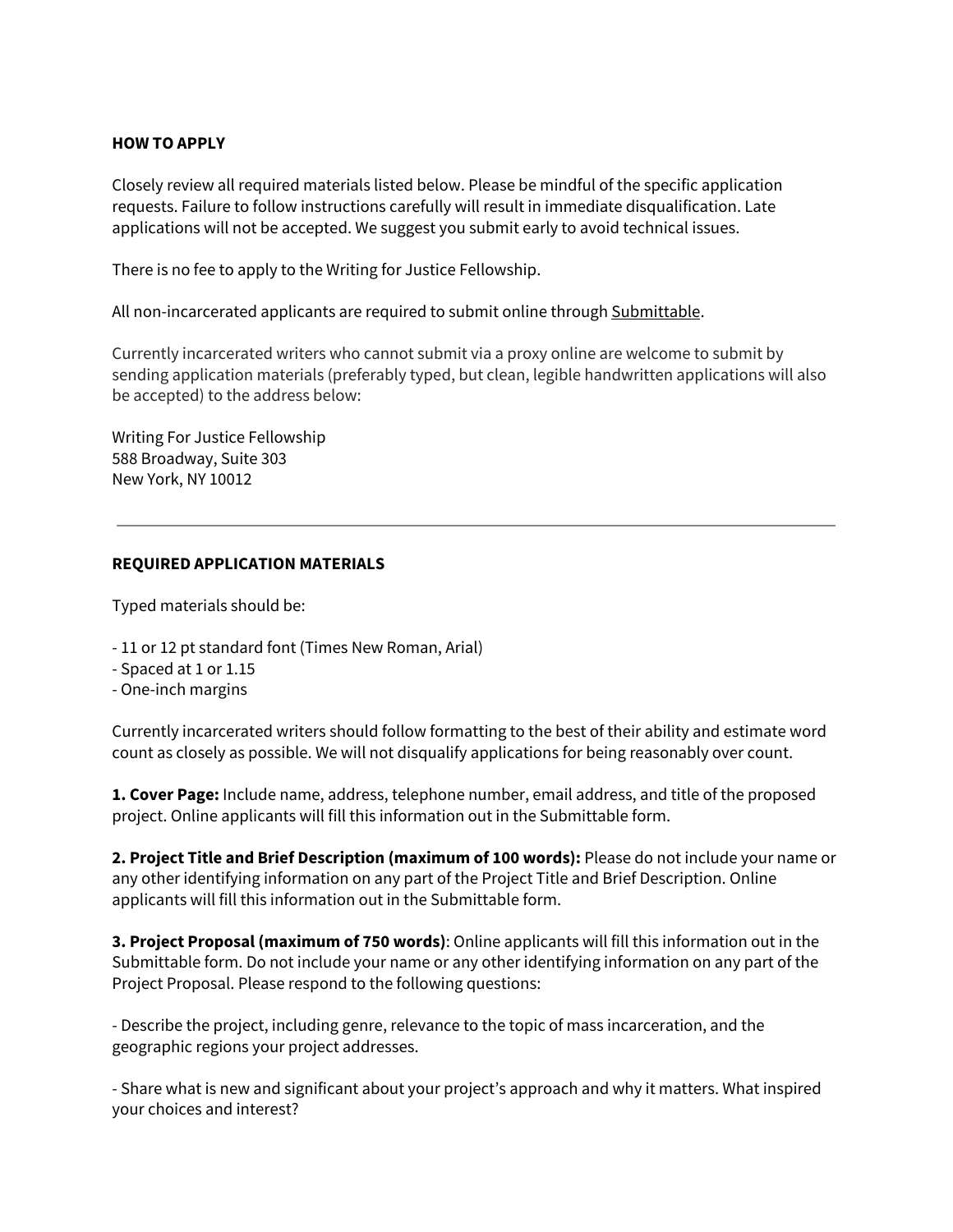- Where are you in the timeline of your project? What work do you hope to accomplish during the eight-month creation portion of the Fellowship? What resources would be most helpful in this process? What form of mentorship would your project most benefit from? (E.g., a writer in your genre, an editor, an expert in an aspect of criminal justice/mass incarceration, etc.)

- What impact do you hope your project will have? What audiences/communities are you writing toward? How do you imagine your project might be used to catalyze conversations on mass incarceration? What change might it spur? Please provide specific examples.

- Where do you imagine this project living or being featured? Share any ideas/connections to publications or other relevant venues that might be a good fit for your work.

**4. Work sample:** 7–10 pages of your written work, or 5 files of multimedia (video, audio, visual). You may submit a combination of both, adding up to the maximum (2 files and 8 pages of writing, for example.) Media files that require watching or listening should be under fifteen minutes in length in total. If you are applying with a project that is already in motion, the work sample content should reflect this. Please do not include your name on any part of the Work Sample, including the file name. Typed work samples should be submitted in the same single file (.doc, .docx or PDF) and formatted with one inch margins and 1.15 or 1.5 spacing. Online applicants will submit as an attachment.

**5. Biographical Context (maximum of 500 words):** Briefly introduce yourself as a creator. This might be an artist/career biography to express past accomplishments, a statement of philosophy and approach, or an overview of your current practice and/or creative mission. Online applicants will fill this information out in the Submittable form.

**6. Optional CV (maximum of 2 pages):** Encouraged, but not required. Applicants who do not include a CV will not be penalized. Online applicants will fill submit as an attachment.

**7. References:** Submit three reference names and contact information that can speak to applicant's track record of success and completion of past projects. *These are not letters of reference.* This is required for non-incarcerated writers. Incarcerated writers are not required to supply references, but encouraged to do so if possible. Online applicants will fill this information out in the Submittable form.

# **FREQUENTLY ASKED QUESTIONS**

## What kind of work does this [Fellowship](https://pen.org/writing-justice-application/#) support?

Our main stipulation is that the work addresses issues of mass incarceration in a way that will provoke meaningful discussion and the potential of change. The projects should be of creative merit and must be able to be produced in publishable form within the eight-month creation portion of the Fellowship. We will consider projects of different shapes and sizes and at various stages in the creative process. We are not necessarily looking for projects as ambitious as book-length manuscripts or stage-ready plays, though we will consider such projects if *absolutely feasible* for completion within the Fellowship time frame.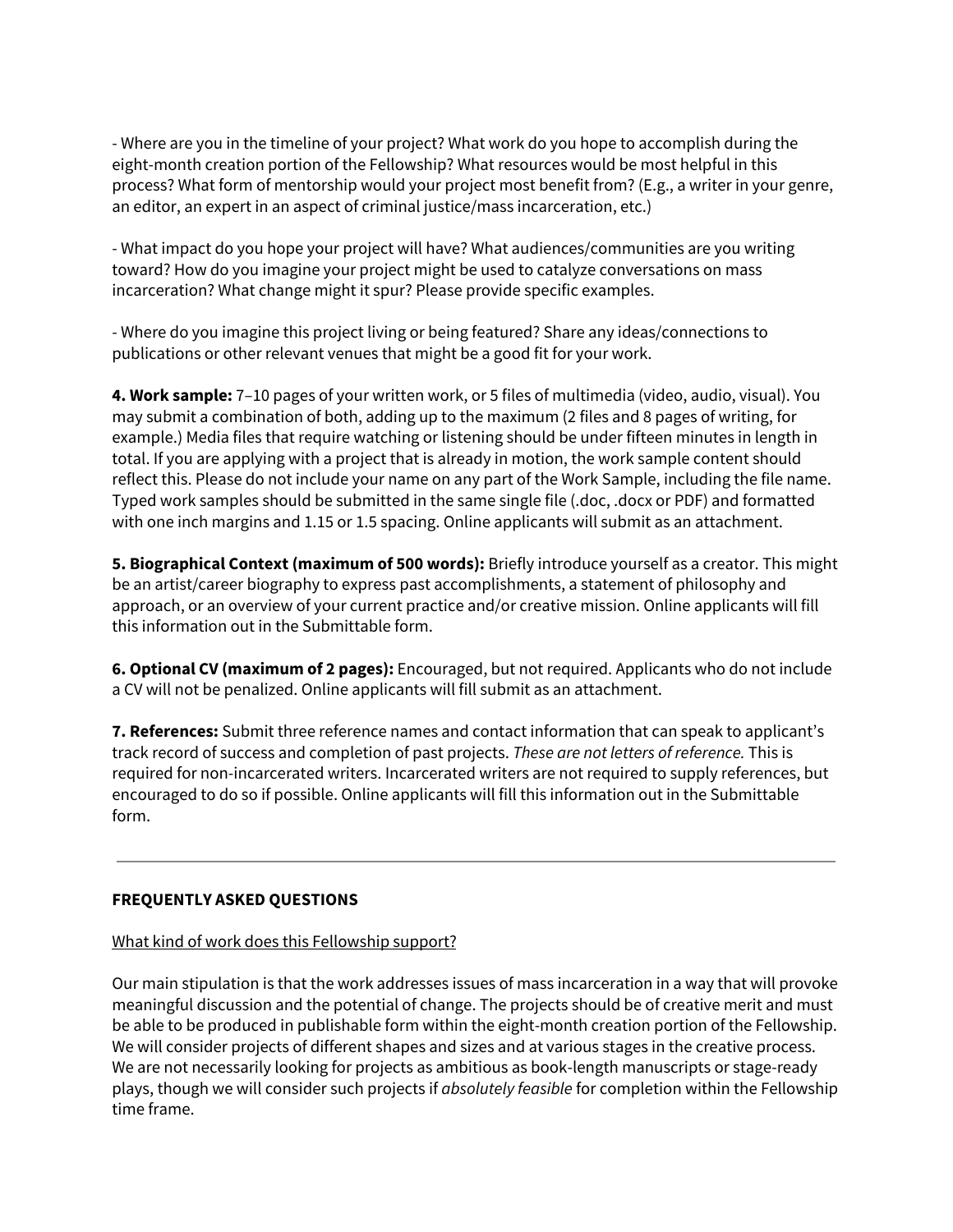## What kind of work does this [Fellowship](https://pen.org/writing-justice-application/#) NOT support?

- Projects centered on applicant's personal social media or blog page.
- Projects that are purely promotional or educational in nature.
- Work that is solely in relationship to academic degrees.
- Work produced by organizations.
- Book printing, graphic design, or other costs associated with publishing.

### Can my project be almost done at time of [application?](https://pen.org/writing-justice-application/#)

We will consider projects at all stages, but keep in mind that a significant amount of work should occur over the eight-month creative portion of the Fellowship and should benefit from conversation with other members of the cohort, mentorship, and/or research.

### Can you tell me more about the [mentorship](https://pen.org/writing-justice-application/#) aspect?

Fellows can request mentorship in their field/genre, an expert in a particular aspect of the conversation on mass incarceration, an editor, or other form of support. PEN America will seek a mentor that best fits the needs of the Fellow and will support the pair to meet in person, digitally, or via written communication monthly over the course of the Fellowship.

### What will happen at the cohort [convenings?](https://pen.org/writing-justice-application/#)

*\*Please note: in the event that the pandemic compromises the ability to travel and gather safety, these experiences will take form as thoughtfully produced online events.*

## Cohort Convening #1: New York City

Fellows who are not currently incarcerated will be invited to take part in a daylong series of roundtable discussions at the start of the Fellowship with partner organizations that can offer deep expertise on issues of mass incarceration. These sessions will focus on spotlighting critical, current debates in the field in order to inform the work of the Fellows and help maximize its relevance to shifting both public opinion and policy. Incarcerated Fellows will receive information from these sessions and will be invited to ask questions of the expert advisers as well as to rely on them for guidance in pursuing their projects.

## Cohort Convening #2: Location TBD

The second convening will take place in a state with a high rate of incarceration where PEN America Members are active. This weekend will offer Fellows an opportunity to deep dive into their projects, sharing progress, challenges and resources. Fellows will meet with local affected communities, and be facilitated to mobilize as a cohort of writer-activists to spur greater awareness of mass incarceration across the wider literary and artistic communities. In follow up, they will be able to tap PEN America's seasoned advocacy and policy staff for assistance in considering opportunities for outreach and campaigning.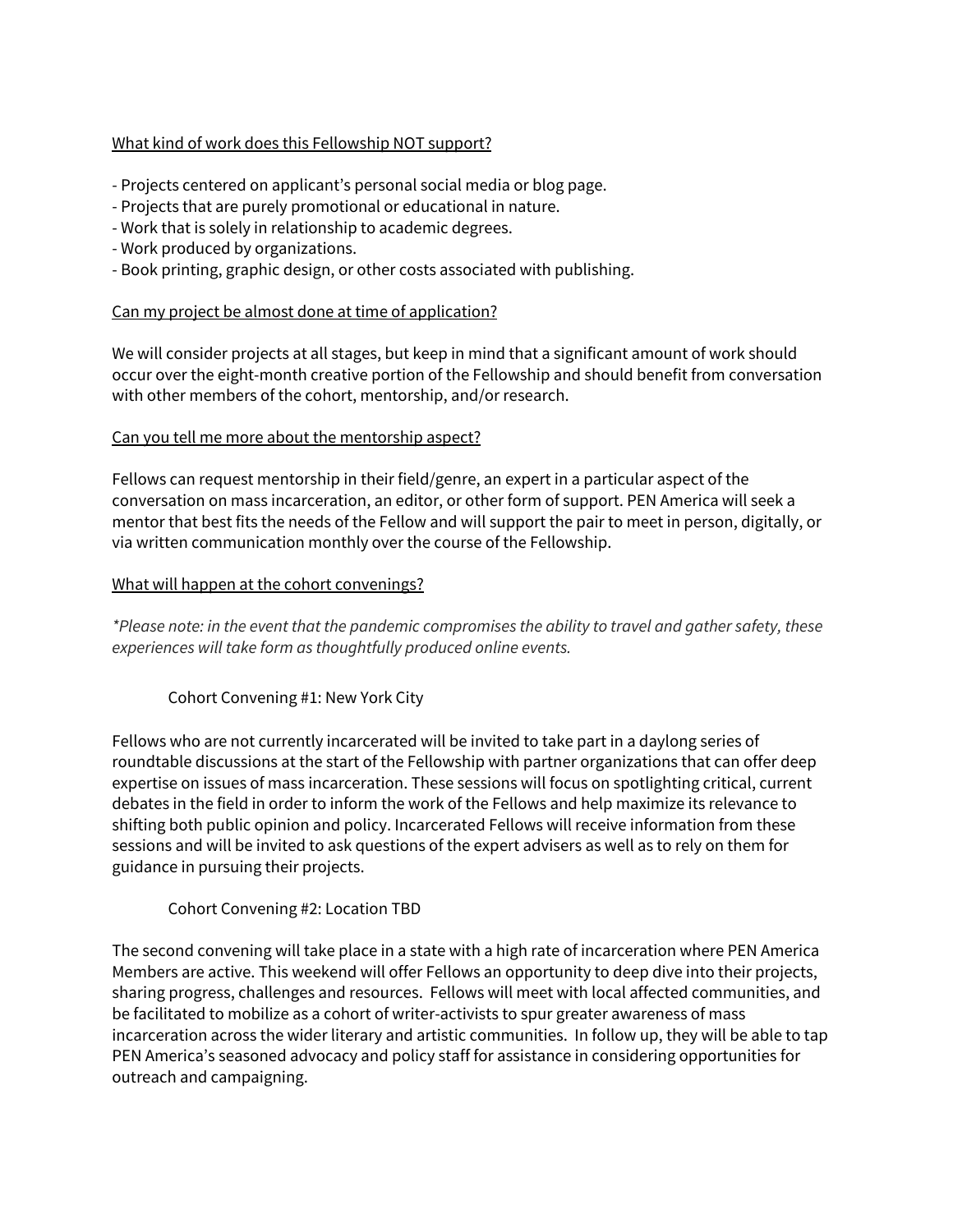## What does participation look like for an applicant who is currently or formerly [incarcerated?](https://pen.org/writing-justice-application/#)

Currently incarcerated writers will participate in the Fellowship program via alternative methods of engagement. Mentorship will occur via phone calls, online prison email platforms if available, and/or letters with an identified mentor. Fellows will be invited to pose questions and ideas in advance of the cohort meetings and will be sent materials and notes from the gatherings. If the Fellow has access to telephone, they may also schedule routine calls with the program director for additional support and call into the cohort meetings, to the best of their ability, at a scheduled time. Incarcerated Fellows will receive honoraria as permissible or be able to direct their disposition.

Understanding some formerly incarcerated Fellows might be restricted in various ways, PEN America will work with the Fellows to participate as fully as possible, including supportive interfacing with parole officers or other authorities and making necessary accommodations to support alternative means of engagement.

## Why is PEN America offering this [Fellowship?](https://pen.org/writing-justice-application/#)

PEN America stands at the intersection of literature and human rights to protect open expression in the United States and worldwide. We champion the freedom to write, recognizing the power of the word to transform the world. Our mission is to unite writers and their allies to celebrate creative expression and defend the liberties that make it possible. We have a membership of more than 7,000 writers and their allies across the United States and offices in New York, Washington, and Los Angeles.

PEN America strives to encourage the role of the writer and the written word in promoting discourse and discussion of vital societal issues. We strive to elevate the voices of communities too often pressed to the margins and to celebrate the craft and creativity of writers, whether established or emerging. PEN America has for decades supported the work of incarcerated writers through its Prison Writing Program, which provides mentorship and an awards program. The Writing for Justice Fellowship is an outgrowth of this long-standing engagement with the experience of incarceration. The program is generously funded by the Art for Justice Fund.

## [Wh](https://pen.org/writing-justice-application/#)at projects have won in the past?

# **2018-2019 Writing For Justice Cohort:**

Through the voice of a state-raised prisoner, Arthur Longworth will work on *Journal of a State-Raised Prisoner in the Age of Mass Incarceration*, a book-length compilation of creative nonfiction essays that elucidates the foster-care-to-prison pipeline.

Cleyvis Natera's personal essay will illuminate mass incarceration's painful impact on members of an Afro-Dominican immigrant family and their surrounding community through the story of her own brother's arrest for minor offenses and subsequent deportation.

C.T. Mexica will work on *18 With a Bullet: Or, With Love & Respect,* a nonfiction memoir of intergenerational incarceration, anchored in the author's incarceration from the age of 13 to 21 for acts of mutual violence committed against other bonded males, and transformation to a postdoctoral researcher and emerging writer.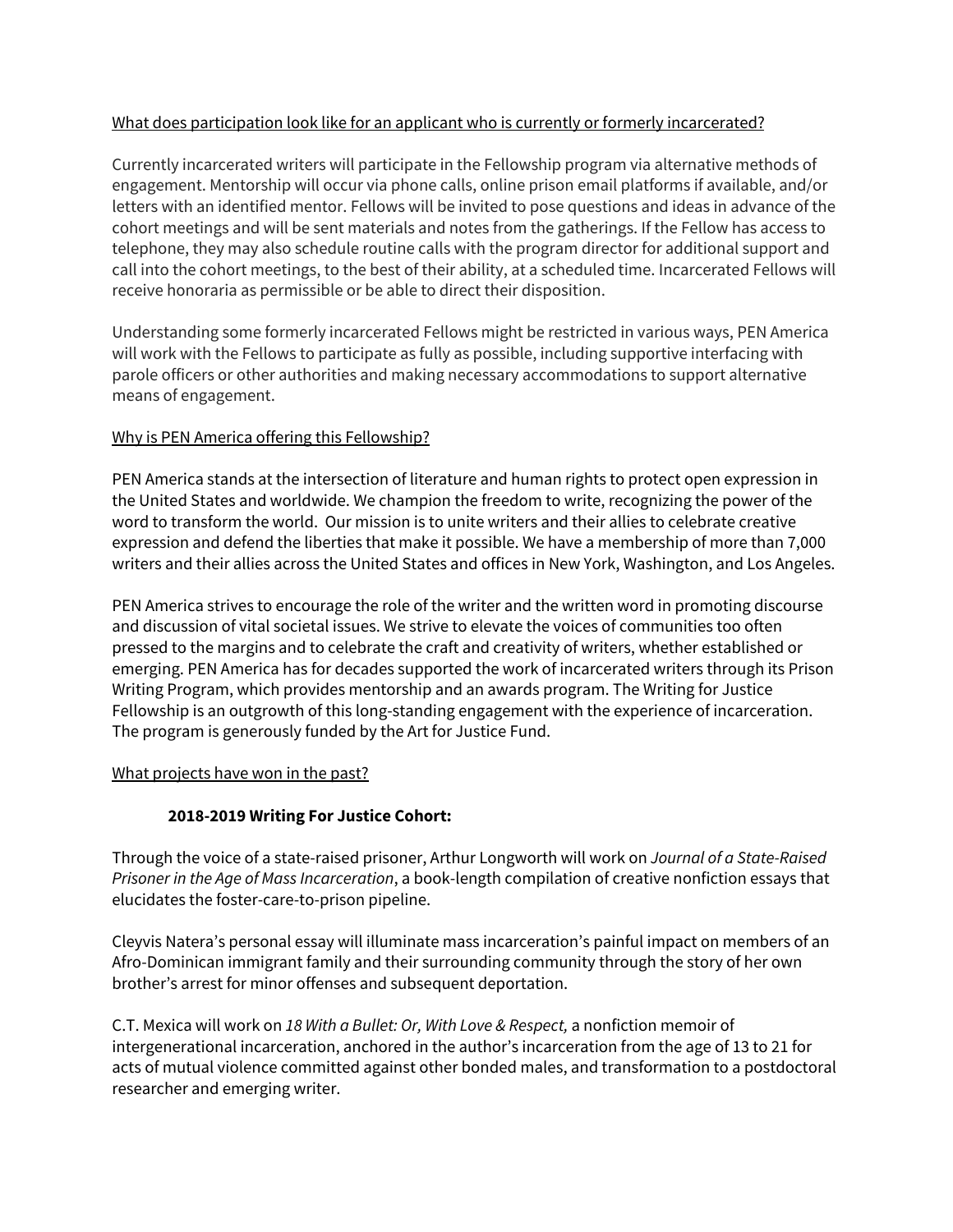J.D. Mathes will work on *In Strange Company*, a novel that reveals a free nation's dark impulse toward punishing the mentally ill and the addicted, told through the story of a young man struggling with the trauma of prison to find peace, grace, and humanity through learning music.

Jonah Mixon-Webster will create *Protocol,* an immersive two-fold documentary poetics project. The full length hybrid manuscript and digital archive aims to unpack—through dashcam footage, guerrilla audio recordings, arrest documents, and lyrical narration—the procedural relations between police officers and civilians in 21st century America.

Justine van der Leun will combine narrative journalism, primary data collection and analysis, and investigative techniques to report on the structural, historic, cultural, and legal forces behind the criminalization of women's defense and survival from abuse.

Sterling Cunio will write and produce *Austin's Echo*, a cross-time dramatic dialogue between Austin Reed—who in the 1830s was the first African American to write a memoir about his incarceration—and a 21st-century prisoner. The similarities of prison dynamics, reform debates and social issues are compared through poetic narration, theatrical elements and music to demonstrate how prison is virtually the same after 185 years.

Vivian D. Nixon will write a personal essay as a precursor to a book-length memoir chronicling her passage from a stable suburban home through phases of mental illness, addiction, incarceration and re-invention. The work exposes the complex individual and structural drivers of mass criminalization through the lens of race and gender.

## **2019-2020 Writing For Justice Cohort:**

Reginald Dwayne Betts will complete his collection of poems, *Felon, Another Spelling of My Name*, and in collaboration with a dramaturg, translate the work into a one-man show that interrogates the experience of coming home from prison.

Nadja Eisenberg-Guyot will use long-form journalism to examine opposition to the prison reform approach represented by New York Mayor Bill de Blasio's "Smaller, Safer, Fairer" Roadmap, which under the guise of decarceration will close Rikers Island and replace it with four "community integrated" jails.

Keeonna Harris will work on *Mainline Mama,* a memoir of her experience as a Black mother co-parenting with an incarcerated father for almost twenty years, exposing the complexities of raising a family while living in the borderlands of the criminal justice system.

Mitchell S. Jackson will work on *Survival Files,* a multimedia project of portrait photography and prose that exposes the often tenuous biographical distinctions between those working within, and those who've become wards of, the criminal justice system.

Justin Rovillos Monson will work on AMERICAN INMATE, a sequence of poems in the form of a literary mixtape that samples and remixes various sources, and explores the desires, pains, and experiences of being a young, Filipino-American man in prison.

Priscilla Ocen will use long-form journalism to push against the concept of community supervision as